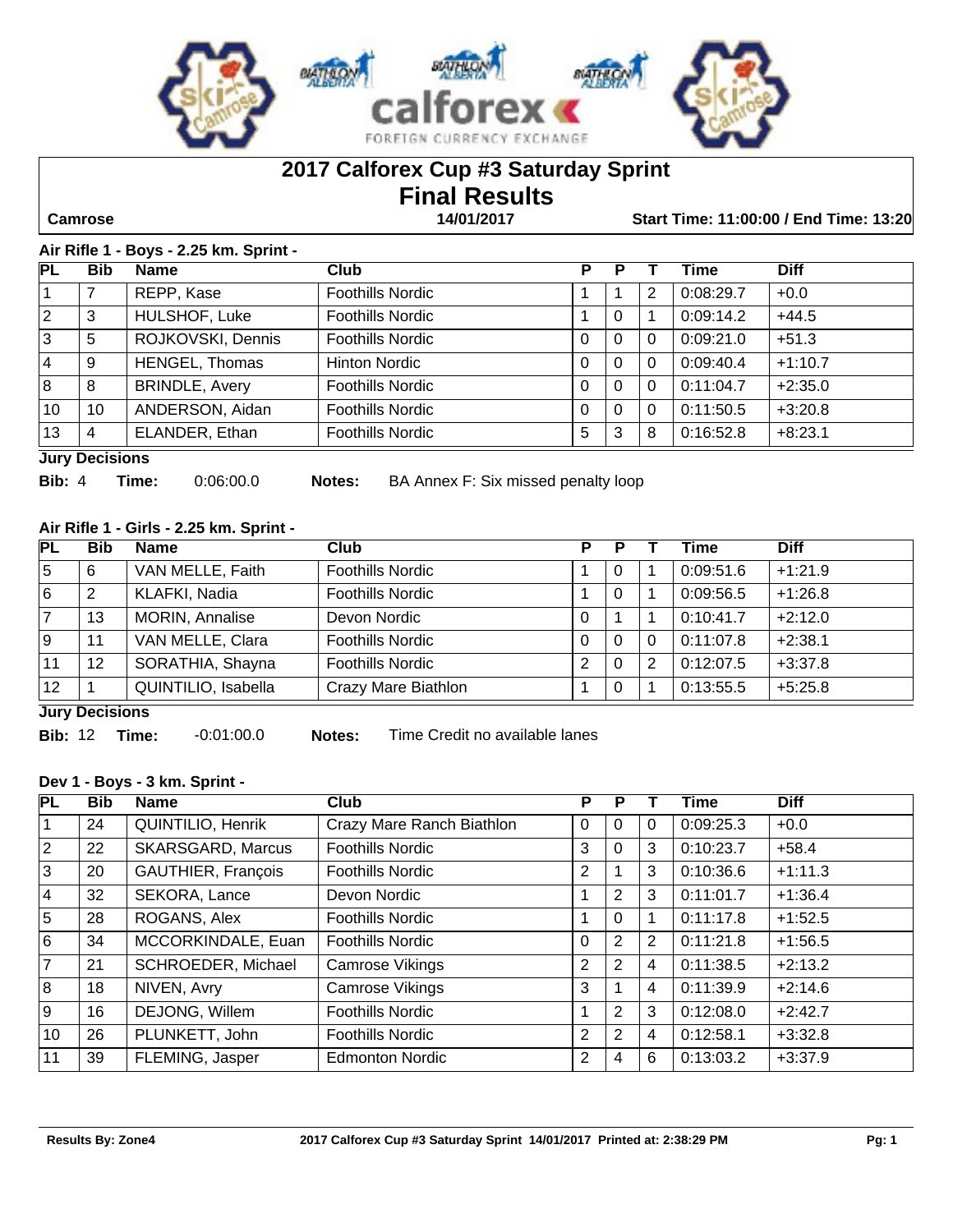#### **Dev 1 - Boys Continued ... - 3 km. Sprint -**

| PL | Bib | Name            | Club                    |   | P |   | Time      | <b>Diff</b> |
|----|-----|-----------------|-------------------------|---|---|---|-----------|-------------|
| 12 | 35  | BOSSÉ, Samuel   | <b>Edmonton Nordic</b>  |   | ? | 5 | 0:13:03.3 | $+3:38.0$   |
| 13 | 33  | SORATHIA, Ethan | <b>Foothills Nordic</b> |   | ◠ | っ | 0:13:16.1 | $+3:50.8$   |
| 14 | 30  | TINWORTH, Liam  | Wapiti Nordic           |   | 4 | 8 | 0:14:42.4 | $+5:17.1$   |
| 15 | 27  | SNYDMILLER, lan | Camrose Vikings         | J | 4 |   | 0:16:01.1 | $+6:35.8$   |

#### **Dev 1 - Girls - 3 km. Sprint -**

| <b>PL</b>      | <b>Bib</b> | <b>Name</b>              | Club                    | P              | Р              |                | Time      | <b>Diff</b> |
|----------------|------------|--------------------------|-------------------------|----------------|----------------|----------------|-----------|-------------|
|                | 37         | KLOTZ, Aria              | <b>Foothills Nordic</b> |                | 0              |                | 0:10:30.3 | $+0.0$      |
| 2              | 36         | PARADIS, Desiree         | <b>Foothills Nordic</b> | 2              | 0              | 2              | 0:10:44.5 | $+14.2$     |
| ΙЗ             | 15         | LEVASSEUR, Paige         | Devon Nordic            | 0              |                | 1              | 0:11:41.2 | $+1:10.9$   |
| <u> 4</u>      | 31         | <b>BREWSTER, Cassidy</b> | Devon Nordic            | $\overline{2}$ |                | 3              | 0:11:56.9 | $+1:26.6$   |
| 5              | 17         | THAIN, Allyson           | Camrose Vikings         | $\overline{4}$ |                | 5              | 0:13:01.9 | $+2:31.6$   |
| 6              | 25         | HULSHOF, Alexandra       | <b>Foothills Nordic</b> | 5              |                | 6              | 0:13:20.7 | $+2:50.4$   |
| $\overline{7}$ | 29         | NEANDER, Clara           | <b>Foothills Nordic</b> | 5              | 0              | 5              | 0:13:40.9 | $+3:10.6$   |
| 8              | 19         | KLAFKI, Anya             | <b>Foothills Nordic</b> | 5              | $\overline{2}$ | 7              | 0:14:22.1 | $+3:51.8$   |
| l 9            | 38         | SMITH, Isabella          | <b>Edmonton Nordic</b>  | 4              | 3              | $\overline{7}$ | 0:14:56.7 | $+4:26.4$   |
| 10             | 14         | SMITH, Kira              | <b>Edmonton Nordic</b>  | 3              | $\overline{2}$ | 5              | 0:15:43.1 | $+5:12.8$   |
| 11             | 23         | FORBES, Annie            | <b>Wapiti Nordic</b>    | 3              | 4              | 7              | 0:17:33.1 | $+7:02.8$   |

#### **Jury Decisions**

**Bib:** 29 **Time:** 0:01:00.0 **Notes:** BA Annex F: One missed penalty loop

#### **Air Rifle 2 - Boys - 3 km. Sprint -**

| PL | <b>Bib</b>            | <b>Name</b>          | <b>Club</b>             |  | D      |   | <b>Time</b> | <b>Diff</b> |  |
|----|-----------------------|----------------------|-------------------------|--|--------|---|-------------|-------------|--|
|    | 41                    | <b>BRINDLE, Will</b> | <b>Foothills Nordic</b> |  |        |   | 0:10:36.9   | $+0.0$      |  |
| 2  | 47                    | QUINTILIO, Tomas     | Crazy Mare Biathlon     |  | റ      | 2 | 0:11:05.7   | $+28.8$     |  |
| 3  | 43                    | ROJKOVSKI, Peter     | <b>Foothills Nordic</b> |  | റ<br>∠ | 4 | 0:11:43.6   | $+1:06.7$   |  |
| 14 | 46                    | ELLIS, Berg          | <b>Foothills Nordic</b> |  | 3      | 4 | 0:13:10.8   | $+2:33.9$   |  |
|    | <b>Luny Depicions</b> |                      |                         |  |        |   |             |             |  |

#### **Jury Decisions**

**Bib:** 43 **Time:** 0:01:00.0 **Notes:** BA Annex F: One missed penalty loop

#### **Air Rifle 2 - Girls - 3 km. Sprint -**

| PL | Bib | <b>Name</b>           | Club                      | D |   | Time      | <b>Diff</b> |
|----|-----|-----------------------|---------------------------|---|---|-----------|-------------|
|    | 45  | MORIN, Aimee-Rae      | Devon Nordic              |   |   | 0:11:49.9 | $+0.0$      |
|    | 44  | QUINTILIO, Antija     | Crazy Mare Ranch Biathlon |   |   | 0:12:25.5 | $+35.6$     |
|    | 40  | BREWSTER, Dani        | Devon Nordic              |   | 3 | 0:12:26.3 | $+36.4$     |
| 4  | 42  | <b>ELANDER, Grace</b> | <b>Foothills Nordic</b>   |   |   | 0:14:37.0 | $+2:47.1$   |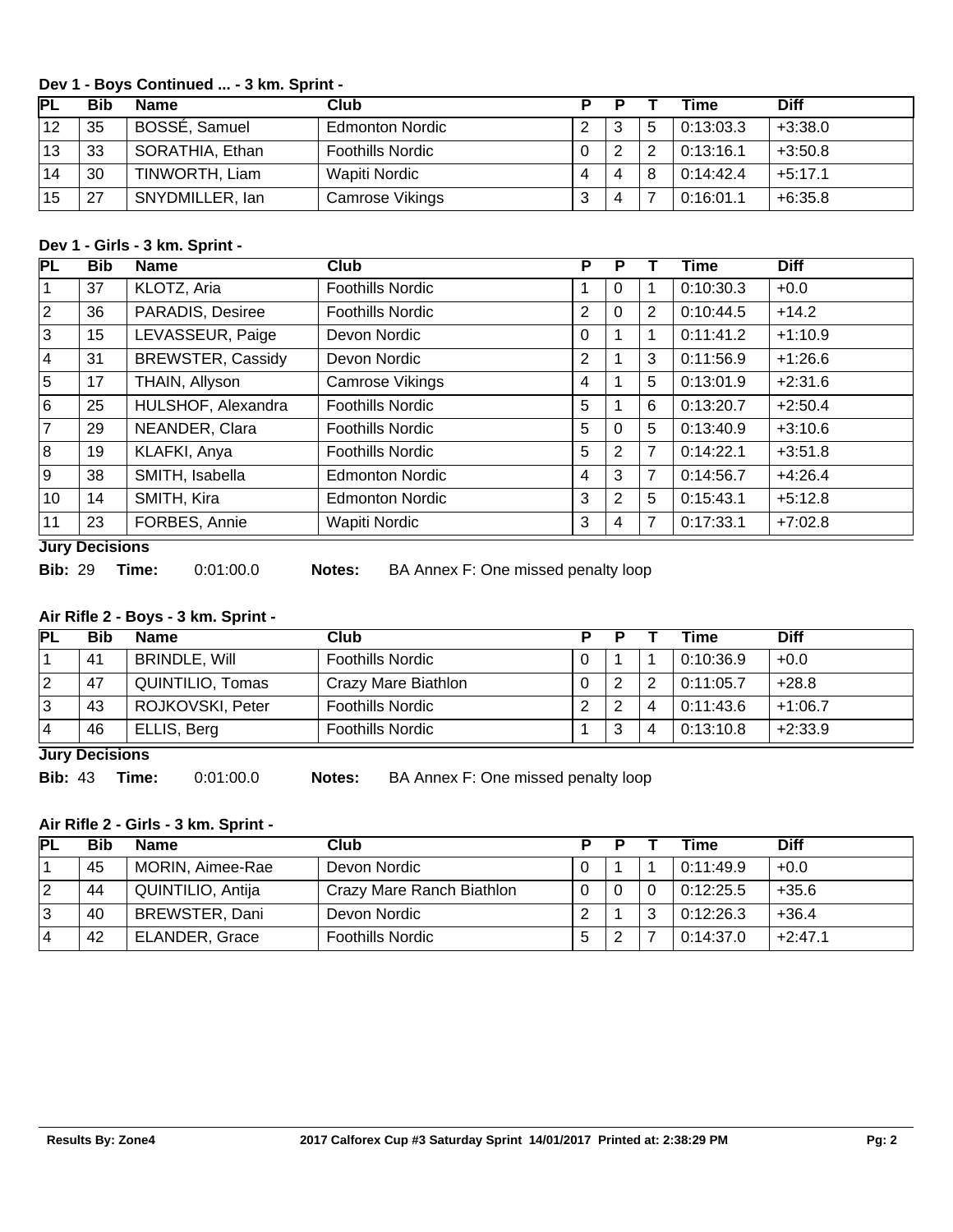#### **Dev 2 - Boys - 3.75 km. Sprint -**

| $\overline{\mathsf{PL}}$ | <b>Bib</b> | <b>Name</b>            | <b>Club</b>             | P | Р |          | Time      | <b>Diff</b> |
|--------------------------|------------|------------------------|-------------------------|---|---|----------|-----------|-------------|
| 1                        | 52         | KANIA, Eric            | Canmore Nordic          | 0 | 0 | $\Omega$ | 0:11:15.7 | $+0.0$      |
| $ 2\rangle$              | 55         | CRAMER, Noah           | <b>Foothills Nordic</b> | 0 | 0 | 0        | 0:12:04.3 | $+48.6$     |
| Ιз                       | 56         | COLE, Graeme           | <b>Foothills Nordic</b> | 3 | 2 | 5        | 0:13:07.5 | $+1:51.8$   |
| <u> 4</u>                | 57         | EYRE, Findlay          | <b>Foothills Nordic</b> | 2 | 3 | 5        | 0:13:12.8 | $+1:57.1$   |
| 5                        | 48         | <b>BRINDLE, Oliver</b> | <b>Foothills Nordic</b> | 3 |   | 4        | 0:14:08.6 | $+2:52.9$   |
| l 6                      | 51         | BERGQUIST, Nolan       | Camrose Vikings         | 3 | 3 | 6        | 0:14:31.4 | $+3:15.7$   |
| 17                       | 50         | MOSES, Sam             | <b>Foothills Nordic</b> | 3 | 3 | 6        | 0:14:38.9 | $+3:23.2$   |
| 8                        | 53         | HOLASH, Noah           | <b>Foothills Nordic</b> | 3 | 2 | 5        | 0:15:19.9 | $+4:04.2$   |
| 9                        | 49         | SCALIA, Vaughn         | <b>Edmonton Nordic</b>  | 2 | 3 | 5        | 0:16:32.1 | $+5:16.4$   |
| 10                       | 54         | BAIER, Tryton          | Devon Nordic            | 2 | 2 | 4        | 0:16:34.6 | $+5:18.9$   |
| 11                       | 58         | SHERWIN, Nicholas      | <b>Foothills Nordic</b> | 4 | 2 | 6        | 0:16:47.8 | $+5:32.1$   |

#### **Dev 2 - Girls - 3.75 km. Sprint -**

| PL              | <b>Bib</b> | <b>Name</b>          | <b>Club</b>                    | P              |    |                | <b>Time</b> | <b>Diff</b> |
|-----------------|------------|----------------------|--------------------------------|----------------|----|----------------|-------------|-------------|
|                 | 64         | <b>BURKE, Danika</b> | Canmore Nordic                 |                | 3  | $\overline{4}$ | 0:15:07.4   | $+0.0$      |
| $\vert 2 \vert$ | 60         | GILLILAND, Sage      | <b>Foothills Nordic</b>        | 3              |    | $\overline{4}$ | 0:15:07.5   | $+0.1$      |
| 3               | 62         | LINKLATER, Helena    | <b>Edmonton Nordic</b>         | 5              |    | 6              | 0:15:35.0   | $+27.6$     |
| 4               | 63         | HARROP, Kate         | <b>Calgary Biathlon Racers</b> | 0              | 3  | 3              | 0:16:59.8   | $+1:52.4$   |
| 5               | 65         | HOPKINS, Miranda     | <b>Wapiti Nordic</b>           | 2              | 3  | 5              | 0:18:32.1   | $+3:24.7$   |
| 6               | 59         | FISHER, Holly        | Canmore Nordic                 | 4              | -2 | 6              | 0:18:46.6   | $+3:39.2$   |
| $\overline{7}$  | 61         | GROENEVELD, Ana      | <b>Calgary Biathlon Racers</b> | $\overline{4}$ | 4  | 8              | 0:21:38.6   | $+6:31.2$   |

**Jury Decisions**

**Bib:** 61 **Time:** 0:06:00.0 **Notes:** BA Annex F: Six missed penalty loops

#### **Senior Girls - 6 km. Sprint -**

| PL           | <b>Bib</b> | <b>Name</b>        | <b>Club</b>             | P              | $\overline{\mathsf{s}}$ |                | Time      | <b>Diff</b> |
|--------------|------------|--------------------|-------------------------|----------------|-------------------------|----------------|-----------|-------------|
| $\mathbf{1}$ | 80         | SHERRINGTON, Jenna | <b>Foothills Nordic</b> | 1              | 3                       | 4              | 0:23:08.4 | $+0.0$      |
| $ 2\rangle$  | 83         | BENNETT, Erin      | <b>Edmonton Nordic</b>  | $\overline{2}$ | 3                       | 5              | 0:23:37.7 | $+29.3$     |
| !ვ           | 77         | COYNE, Karly       | Canmore Nordic          | 2              |                         | 3              | 0:23:52.5 | $+44.1$     |
| 4            | 74         | SAUVÉ, Élise       | <b>Foothills Nordic</b> | 2              | 3                       | 5              | 0:24:16.5 | $+1:08.1$   |
| 5            | 71         | WALCH, Naomi       | <b>Foothills Nordic</b> |                | $\overline{2}$          | 3              | 0:24:43.4 | $+1:35.0$   |
| 6            | 76         | KLOTZ, Annika      | <b>Foothills Nordic</b> | $\Omega$       | $\overline{2}$          | 2              | 0:25:00.4 | $+1:52.0$   |
| 7            | 79         | HOILETT, Claire    | Canmore Nordic          | 4              |                         | 5              | 0:25:40.7 | $+2:32.3$   |
| 8            | 82         | OSNESS, Emma       | <b>Foothills Nordic</b> | 2              | $\overline{2}$          | 4              | 0:25:40.9 | $+2:32.5$   |
| 9            | 72         | ORVIG, Megan       | Canmore Nordic          | 1              | 3                       | 4              | 0:25:57.6 | $+2:49.2$   |
| 10           | 68         | PACZKOWSKI, Emma   | Canmore Nordic          | $\Omega$       | $\overline{2}$          | $\overline{2}$ | 0:26:01.1 | $+2:52.7$   |
| 11           | 70         | DITTRICH, Katya    | <b>Foothills Nordic</b> | 2              | 1                       | 3              | 0:26:20.0 | $+3:11.6$   |
| 12           | 78         | TROUILLOT, Oranne  | Canmore Nordic          | $\overline{2}$ | $\overline{2}$          | $\overline{4}$ | 0:27:15.7 | $+4:07.3$   |
| 13           | 67         | NGUYEN-CAO, Claire | <b>Foothills Nordic</b> | 3              | $\overline{2}$          | 5              | 0:27:38.9 | $+4:30.5$   |
| 14           | 84         | BROWN, Abigail     | <b>Edmonton Nordic</b>  | $\overline{2}$ | $\overline{2}$          | 4              | 0:28:28.1 | $+5:19.7$   |
| 15           | 81         | <b>BOBIER, Sol</b> | <b>Edmonton Nordic</b>  | 4              | 3                       | 7              | 0:28:46.2 | $+5:37.8$   |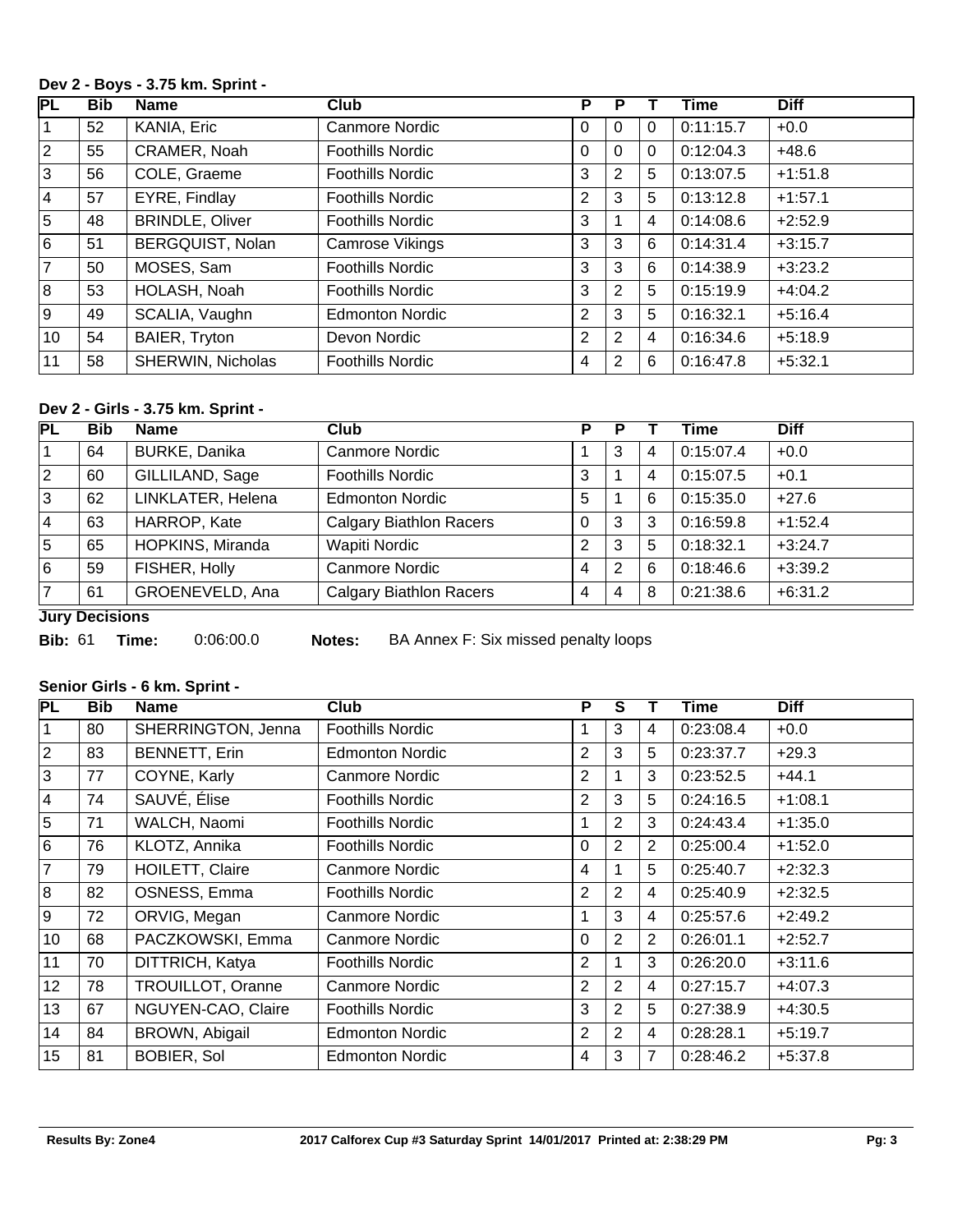#### **Senior Girls Continued ... - 6 km. Sprint -**

| IΡL    | Bib | Name               | Club                    |   |        |   | Time      | <b>Diff</b> |
|--------|-----|--------------------|-------------------------|---|--------|---|-----------|-------------|
| 16     | 75  | LINKLATER, Fiona   | <b>Edmonton Nordic</b>  | ົ | 3      | 5 | 0:28:55.7 | $+5:47.3$   |
|        | 66  | FORBES, Attie      | Wapiti Nordic           |   | ⌒      | 3 | 0:33:26.9 | $+10:18.5$  |
| 18     | 73  | BAUER, Odessa      | <b>Edmonton Nordic</b>  |   | າ<br>∠ | 2 | 0:36:48.1 | $+13:39.7$  |
| DNS 69 |     | ALTWASSER, Kaitlyn | <b>Foothills Nordic</b> |   |        |   | $***$     | $***$       |

#### **Junior Women - 7.5 km. Sprint -**

| PL | Bib | Name                  | Club                                   |   |          | ime           | Diff   |
|----|-----|-----------------------|----------------------------------------|---|----------|---------------|--------|
|    | 85  | ' RUNNALLS,<br>Ashlev | Racers<br>' algaryٽ<br><b>Biathlon</b> | - | <u>_</u> | 0:36:<br>ט.טו | $+0.0$ |

#### **Women - 7.5 km. Sprint -**

| <b>PL</b> | Bib | <b>Name</b>            | Club                   | D |        |   | Time      | <b>Diff</b> |
|-----------|-----|------------------------|------------------------|---|--------|---|-----------|-------------|
|           | 88  | PATERSON, Jessica      | <b>Edmonton Nordic</b> |   |        | 2 | 0:29:14.3 | $+0.0$      |
|           | 86  | <b>BURKE, Daniella</b> | Camrose Vikings        |   | າ      |   | 0:40:14.2 | +10:59.9    |
|           | 87  | MOINET, Andrea         | Camrose Vikings        |   | າ<br>J | 4 | 0:48:11.3 | +18:57.0    |

#### **Youth Men - 7.5 km. Sprint -**

| PL             | <b>Bib</b> | <b>Name</b>                 | Club                           | P              | S              |                | <b>Time</b> | <b>Diff</b> |
|----------------|------------|-----------------------------|--------------------------------|----------------|----------------|----------------|-------------|-------------|
| $\mathbf 1$    | 95         | <b>BOCHKARNIKOV, Sergey</b> | <b>Calgary Biathlon Racers</b> | 1              | 1              | 2              | 0:24:04.2   | $+0.0$      |
| $\overline{2}$ | 98         | HULSMAN, Thomas             | <b>Foothills Nordic</b>        | $\Omega$       | $\overline{2}$ | $\overline{2}$ | 0:24:44.2   | $+40.0$     |
| 3              | 93         | PULLISHY, Michael           | <b>Foothills Nordic</b>        | 1              | 1              | 2              | 0:25:02.8   | $+58.6$     |
| $\vert 4$      | 102        | BERLING, Chad               | <b>Calgary Biathlon Racers</b> | $\overline{2}$ | $\overline{2}$ | 4              | 0:25:11.1   | $+1:06.9$   |
| $\overline{5}$ | 96         | BORGLUM, Haldan             | <b>Foothills Nordic</b>        | 2              | $\Omega$       | 2              | 0:25:24.0   | $+1:19.8$   |
| $\overline{6}$ | 97         | GOLDHAWK, Kieran            | <b>Calgary Biathlon Racers</b> | 0              |                | 1              | 0:25:59.5   | $+1:55.3$   |
| $\overline{7}$ | 94         | STUSHNOFF, Thomas           | <b>Rocky Mountain Racers</b>   | $\Omega$       | 1              | 1              | 0:26:36.4   | $+2:32.2$   |
| 8              | 100        | MANN, Taij                  | <b>Edmonton Nordic</b>         | 3              | 3              | 6              | 0:27:17.1   | $+3:12.9$   |
| 9              | 91         | GOBEIL, Jerome              | <b>Calgary Biathlon Racers</b> | 3              | $\overline{2}$ | 5              | 0:27:17.7   | $+3:13.5$   |
| 10             | 89         | HARROP, Sean                | <b>Calgary Biathlon Racers</b> | 3              | 3              | 6              | 0:27:37.1   | $+3:32.9$   |
| 11             | 99         | SMITH, Quinlan              | <b>Calgary Biathlon Racers</b> | $\Omega$       | 1              | 1              | 0:27:59.9   | $+3:55.7$   |
| 12             | 92         | MCILROY, Patrick            | <b>Clarenville Nordic</b>      | 5              | 5              | 10             | 0:29:31.8   | $+5:27.6$   |
| 13             | 90         | LINKLATER, Wynn             | <b>Edmonton Nordic</b>         | 2              | 5              | 7              | 0:32:14.3   | $+8:10.1$   |
| 14             | 103        | NEUHAUS, Will               | Canmore Nordic                 | 1              |                | 2              | 0:33:53.1   | $+9:48.9$   |
| DNS            | 101        | STEPAN, Jakub               | Camrose Vikings                |                |                |                | $***$       | $***$       |

**Jury Decisions**

**Bib:** 92 **Time:** 0:02:00.0 **Notes:** IBU 5.5-A: One missed penalty loop

#### **Junior Men - 10 km. Sprint -**

| <b>PL</b> |     | <b>Name</b>              | Club                    |             |   | ™e        | <b>Diff</b> |
|-----------|-----|--------------------------|-------------------------|-------------|---|-----------|-------------|
|           | 104 | <b>HOLLAND, Brion</b>    | Calgary Biathlon Racers | ື           | 4 | 0:35:31.3 | $+0.0$      |
| $\sim$    | 105 | <b>MACDONELL, Curtis</b> | <b>Foothills Nordic</b> | $\sim$<br>ັ | 6 | 0:40:06.6 | $+4:35.3$   |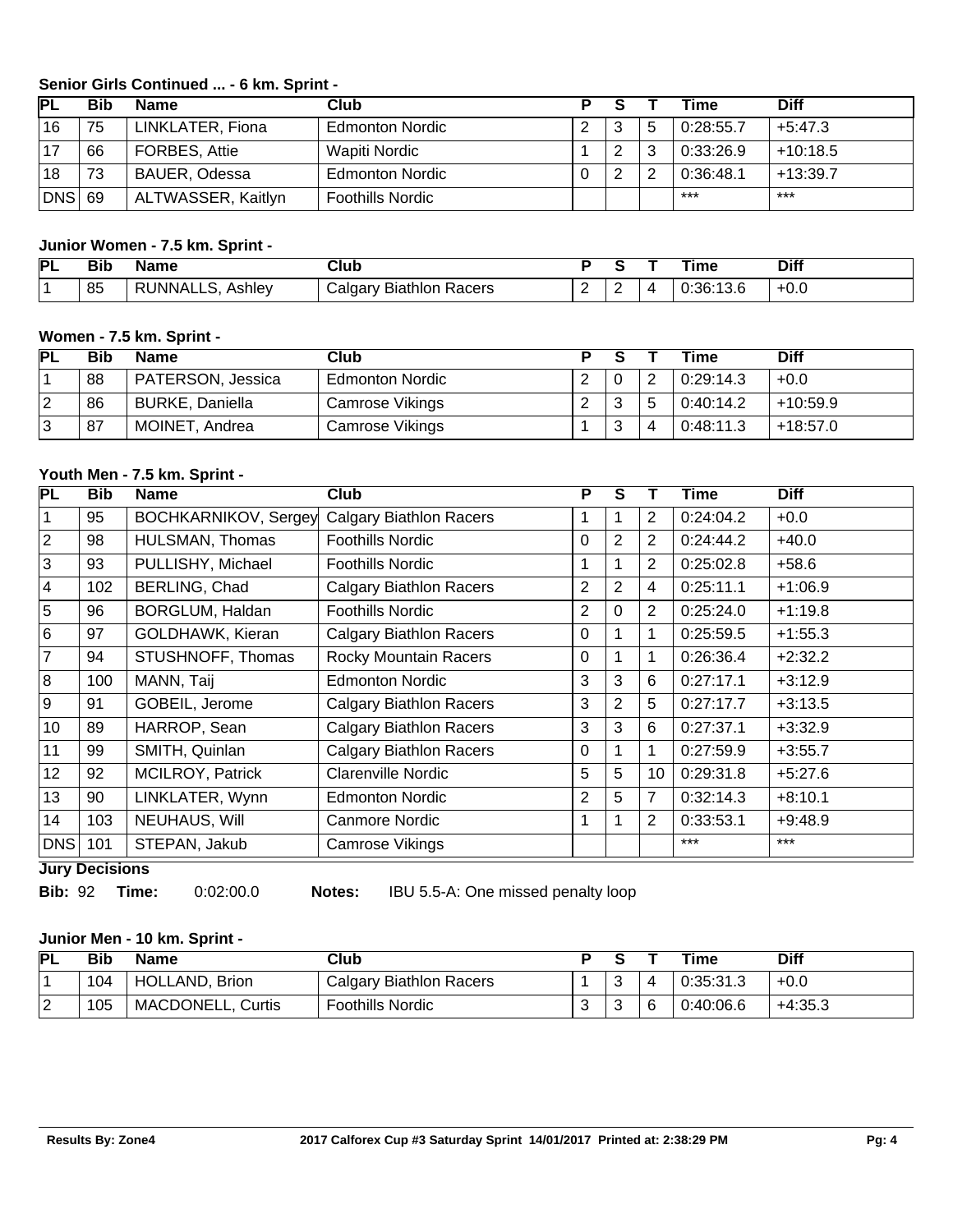#### **Men - 10 km. Sprint -**

| ГFL | <b>Bib</b> | <b>Name</b>             | Club                         |   |     |   | Time      | <b>Diff</b> |
|-----|------------|-------------------------|------------------------------|---|-----|---|-----------|-------------|
|     | 109        | <b>WENZEL, Kurtis</b>   | <b>Rocky Mountain Racers</b> | റ | - 0 | 2 | 0:28:57.8 | $+0.0$      |
| 12  | 108        | <b>STRUM, Matthew</b>   | <b>BATC</b>                  |   |     | 2 | 0:29:08.6 | $+10.8$     |
| 3   | 107        | <b>GERWING, Nate</b>    | <b>Rocky Mountain Racers</b> |   | ◠   | 3 | 0:30:24.4 | $+1:26.6$   |
| 14  | 106        | <b>ECCLESTON, Sasha</b> | Camrose Vikings              |   | 3   | 5 | 0:36:03.4 | $+7:05.6$   |

# **Youth Women - 6 km. Sprint -**

| PL          | <b>Bib</b> | <b>Name</b>           | Club                         | Р | S |   | Time      | <b>Diff</b> |
|-------------|------------|-----------------------|------------------------------|---|---|---|-----------|-------------|
| l 1         | 113        | PARADIS, Pascale      | <b>Foothills Nordic</b>      | 2 |   | 3 | 0:21:22.2 | $+0.0$      |
| $ 2\rangle$ | 114        | SELLERS, Anna         | Canmore Nordic               | 0 | 2 | 2 | 0:22:18.5 | $+56.3$     |
| ΙЗ          | 112        | GOWLING, Gillian      | <b>Rocky Mountain Racers</b> |   | 3 | 4 | 0:23:26.0 | $+2:03.8$   |
| 14          | 115        | MIREJOVSKY, Anne      | Camrose Vikings              | 2 | 2 | 4 | 0:25:09.0 | $+3:46.8$   |
| 15          | 111        | TILLEY, Tatiana       | <b>Rocky Mountain Racers</b> |   | 3 | 4 | 0:25:37.4 | $+4:15.2$   |
| 16          | 110        | <b>BURKE, Calista</b> | Canmore Nordic               |   | 4 | 5 | 0:26:46.8 | $+5:24.6$   |
| 17          | 116        | DEUCHAR, Ashley       | <b>Foothills Nordic</b>      |   |   | 2 | 0:28:36.6 | $+7:14.4$   |

# **Sport Men - 6 km. Sprint -**

| PL | n:1<br>ыı | Name                         | Jlub<br>____            |  | ----<br>ıme          | <b>Diff</b>    |
|----|-----------|------------------------------|-------------------------|--|----------------------|----------------|
|    | . .       | ∴ıNI⊆<br>Randv<br>ייטר.<br>- | Waniti<br>. .<br>Nordic |  | - -<br>J:56<br>.ວ໐.ະ | $\cap$<br>-u.u |

# **Master Men - 6 km. Sprint -**

| PL             | <b>Bib</b> | <b>Name</b>           | Club                    | P            | S        |   | <b>Time</b> | <b>Diff</b> |
|----------------|------------|-----------------------|-------------------------|--------------|----------|---|-------------|-------------|
| $\vert$ 1      | 127        | KLOTZ, Farley         | <b>Foothills Nordic</b> | $\mathbf{0}$ |          |   | 0:21:15.0   | $+0.0$      |
| $\overline{2}$ | 118        | PROUDFOOT, James      | Wapiti Nordic           | $\mathbf{0}$ |          | 1 | 0:23:05.4   | $+1:50.4$   |
| 3              | 122        | <b>BORGLUM, Brian</b> | <b>Foothills Nordic</b> | $\mathbf{0}$ | 4        | 4 | 0:24:33.2   | $+3:18.2$   |
| <u> 4</u>      | 128        | PETROV, Andrei        | <b>Edmonton Nordic</b>  |              | 3        | 4 | 0:24:34.7   | $+3:19.7$   |
| 5              | 121        | POIRIER, Greg         | Wapiti Nordic           | 4            | 5        | 9 | 0:26:52.8   | $+5:37.8$   |
| l 6            | 125        | SKARSGARD, Andrew     | <b>Foothills Nordic</b> | 2            | 4        | 6 | 0:27:39.6   | $+6:24.6$   |
| 7              | 124        | FORER, Douglas        | <b>Edmonton Nordic</b>  | 3            |          | 4 | 0:29:01.1   | $+7:46.1$   |
| 8              | 129        | HARTLEY, Richard      | Biathlon Saskatchewan   | $\mathbf{0}$ | 5        | 5 | 0:30:11.1   | $+8:56.1$   |
| 9              | 126        | KUDRYK, Mark          | Fast & Fossil           | 3            | $\Omega$ | 3 | 0:32:17.1   | $+11:02.1$  |
| 10             | 123        | MOSES, Stephen        | <b>Foothills Nordic</b> | 4            | 2        | 6 | 0:35:43.0   | $+14:28.0$  |
| 11             | 119        | HOLASH, John          | <b>Foothills Nordic</b> | 3            | 4        | 7 | 0:39:36.2   | $+18:21.2$  |
| 12             | 120        | FLEMING, Aric         | <b>Edmonton Nordic</b>  | 4            | 2        | 6 | 0:42:31.3   | $+21:16.3$  |

### **Master Women - 6 km. Sprint -**

| PL          | <b>Bib</b> | <b>Name</b>         | Club                    |         |   |   | Time      | <b>Diff</b> |
|-------------|------------|---------------------|-------------------------|---------|---|---|-----------|-------------|
|             | 130        | WILLIAMS, Robyn     | Fast & Fossil           | റ       | 2 | 4 | 0:29:34.7 | $+0.0$      |
| $ 2\rangle$ | 133        | HALL, Deborah       | <b>Foothills Nordic</b> | ົ<br>د۰ |   | 4 | 0:31:11.8 | $+1:37.1$   |
| 3           | 135        | MACCULLOCH, Lynette | <b>Foothills Nordic</b> | 2       | 3 | 5 | 0:32:22.5 | $+2:47.8$   |
| 14          | 131        | LONGWORTH, Penny    | Fast & Fossil           | 3       | 3 | 6 | 0:32:52.0 | $+3:17.3$   |
| 5           | 134        | JANES, Cori         | Wapiti Nordic           | ົ<br>C, | 5 | 8 | 0:33:39.4 | $+4:04.7$   |